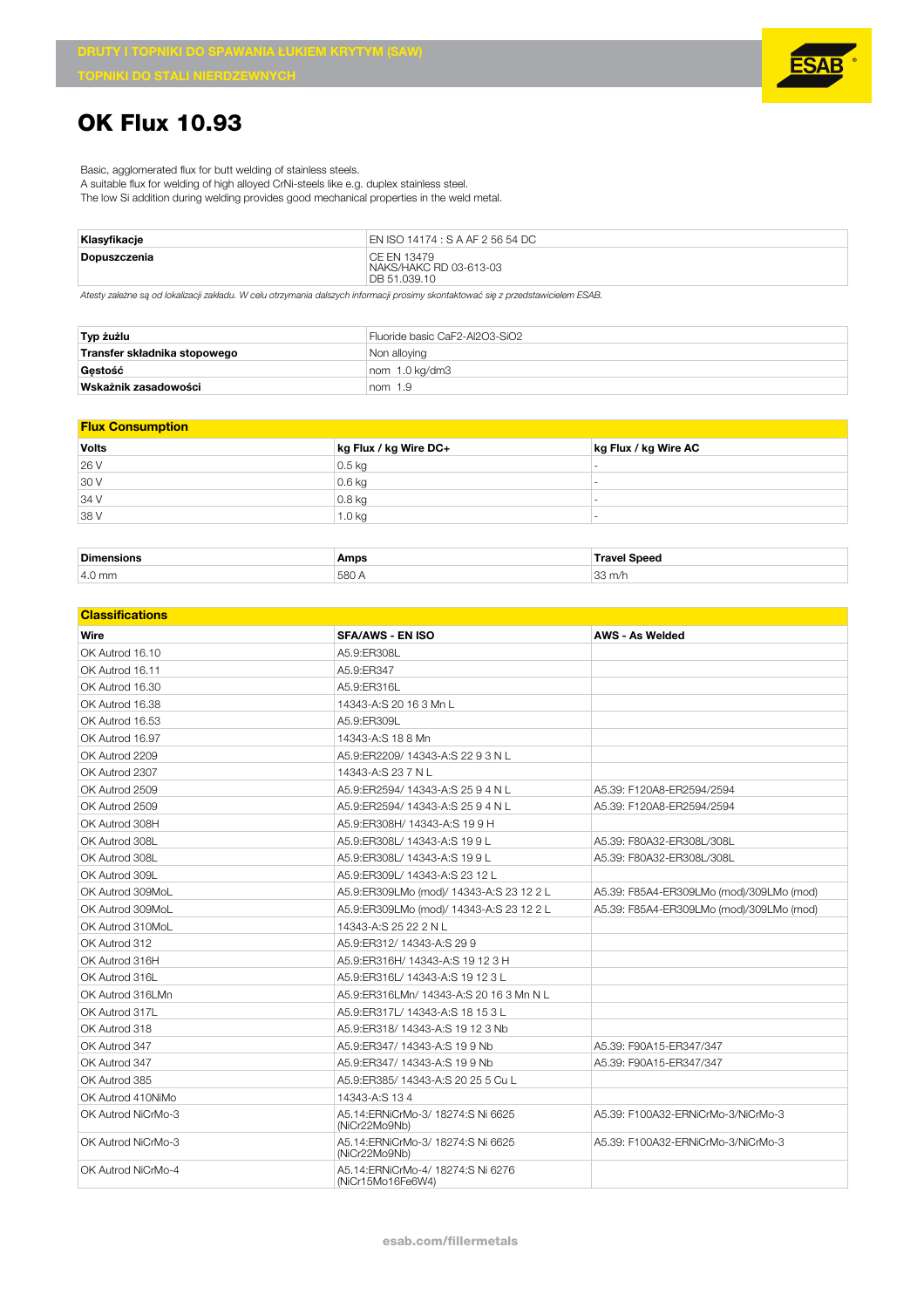

## **OK Flux 10.93**

| <b>Approvals</b> |  |
|------------------|--|

| <b>Approvais</b>          |                          |    |            |                          |           |           |                          |             |               |               |
|---------------------------|--------------------------|----|------------|--------------------------|-----------|-----------|--------------------------|-------------|---------------|---------------|
| <b>Combined with Wire</b> | <b>ABS</b>               | BV | <b>DNV</b> | GL                       | <b>LR</b> | <b>DB</b> | <b>CE</b>                | <b>RINA</b> | ClassNK VdTÜV | <b>DNV-GL</b> |
| OK Autrod 16.97           |                          |    |            |                          |           |           |                          |             |               |               |
| OK Autrod 2209            | ٠                        |    |            | $\bullet$                |           |           |                          | ٠           |               |               |
| OK Autrod 2509            |                          |    |            | $\overline{\phantom{a}}$ |           |           |                          |             |               |               |
| OK Autrod 308L            | ٠                        |    |            | -                        |           |           |                          |             |               |               |
| OK Autrod 308L LF         |                          |    |            |                          |           |           |                          |             |               |               |
| OK Autrod 309L            | ٠                        |    |            | -                        |           |           |                          |             |               |               |
| OK Autrod 316L            | ٠                        |    |            |                          |           |           |                          |             |               |               |
| OK Autrod 318             | -                        |    |            | -                        |           |           |                          |             |               |               |
| OK Autrod 347             | $\overline{\phantom{a}}$ |    |            | $\overline{\phantom{a}}$ |           |           |                          |             |               |               |
| OK Autrod 385             | $\overline{\phantom{a}}$ |    |            | $\overline{\phantom{a}}$ |           | ۰         | $\overline{\phantom{a}}$ |             |               |               |

| <b>Typical Mechanical Properties</b> |                                                                  |                       |                         |            |                                                                                 |  |  |  |  |
|--------------------------------------|------------------------------------------------------------------|-----------------------|-------------------------|------------|---------------------------------------------------------------------------------|--|--|--|--|
| <b>Combined with Wire</b>            | Condition                                                        | <b>Yield Strength</b> | <b>Tensile Strength</b> | Elongation | <b>Charpy V-Notch</b>                                                           |  |  |  |  |
| OK Autrod 16.10                      | As Welded DC+ hr                                                 | 410 MPa               | 570 MPa                 | 38 %       | 80 J @ -60°C<br>60 J @ -110°C<br>45 J @ -196°C                                  |  |  |  |  |
| OK Autrod 16.11                      | As Welded DC+ hr                                                 | 420 MPa               | 590 MPa                 | 36 %       | 60 J @ -60°C<br>45 J @ -110°C<br>30 J @ -196°C                                  |  |  |  |  |
| OK Autrod 16.30                      | As Welded DC+ hr                                                 | 400 MPa               | 530 MPa                 | 35 %       | 70 J @ -60°C<br>65 J @ -110°C<br>40 J @ -196°C                                  |  |  |  |  |
| OK Autrod 16.38                      | As Welded DC+ hr                                                 | 410 MPa               | 600 MPa                 | 44 %       | 70 J @ -60°C<br>60 J @ -110°C<br>40 J @ -196°C                                  |  |  |  |  |
| OK Autrod 16.53                      | As Welded DC+ hr                                                 | 430 MPa               | 570 MPa                 | 35 %       | 65 J @ -60°C<br>55 J @ -110°C<br>35 J @ -196°C                                  |  |  |  |  |
| OK Autrod 16.97                      | As Welded DC+ hr                                                 | 400 MPa               | 600 MPa                 | 45 %       | 60 J @ -20°C                                                                    |  |  |  |  |
| OK Autrod 2209                       | As Welded hr                                                     | 630 MPa               | 780 MPa                 | 30 %       | 140 J @ 20°C<br>125 J @ -20°C<br>110 J @ -40°C<br>80 J @ -60°C<br>28 J @ -110°C |  |  |  |  |
| OK Autrod 2209                       | As Welded DC+ hr                                                 | 630 MPa               | 780 MPa                 | 30 %       | 140 J @ 20°C<br>125 J @ -20°C<br>110 J @ -40°C<br>80 J @ -60°C                  |  |  |  |  |
| OK Autrod 2307                       | As Welded DC+ hr                                                 | 560 MPa               | 730 MPa                 | 32 %       | 140 J @ 20°C<br>125 J @ -20°C<br>90 J @ -40°C<br>$60J@ - 60°C$                  |  |  |  |  |
| OK Autrod 2509                       | As Welded DC+ hr                                                 | 640 MPa               | 840 MPa                 | 28 %       | 85 J @ 20°C<br>60 J @ -40°C                                                     |  |  |  |  |
| OK Autrod 2509                       | As Welded DC+ hr                                                 | 670 MPa               | 870 MPa                 | 24 %       | 65 J @ 20°C<br>40 J @ -60°C                                                     |  |  |  |  |
| OK Autrod 308L                       | As Welded DC+ hr                                                 | 400 MPa               | 560 MPa                 | 38 %       | 100 J @ 20°C<br>75 J @ -40°C<br>65 J @ -60°C<br>55 J @ -110°C<br>40 J @ -196°C  |  |  |  |  |
| OK Autrod 308L                       | As Welded dia 2.4mm.<br>travel speed 56cm/min<br>400A DC+ 28V hr | 400 MPa               | 570 MPa                 | 40 %       | 100 J @ 20°C<br>75 J @ -40°C<br>65 J @ -60°C<br>55 J @ -110°C<br>47 J @ -196°C  |  |  |  |  |
| OK Autrod 308L                       | As Welded dia 4.0 mm<br>500A DC+ 30V hr                          | 400 MPa               | 560 MPa                 | 38 %       | 100 J @ 20°C<br>75 J @ -40°C<br>65 J @ -60°C<br>55 J @ -110°C<br>35 J @ -196°C  |  |  |  |  |
| OK Autrod 308L LF                    | As Welded Dia 2.4 mm<br>45 cm/min 400A DC+<br>28V hr             | 400 MPa               | 550 MPa                 | 40 %       | 40 J @ -196°C                                                                   |  |  |  |  |
| OK Autrod 309L                       | As Welded DC+ hr                                                 | 430 MPa               | 570 MPa                 | 33 %       | 90 J @ 20°C<br>70 J @ -60°C<br>60 J @ -110°C<br>35 J @ -196°C                   |  |  |  |  |
| OK Autrod 309MoL                     | As Welded DC+ hr                                                 | 400 MPa               | 600 MPa                 | 38 %       | 120 J @ 20°C                                                                    |  |  |  |  |
| OK Autrod 309MoL                     | As Welded DC+ hr                                                 | 430 MPa               | 610 MPa                 | 31 %       | 50 J @ 20°C<br>35 J @ -40°C                                                     |  |  |  |  |
| OK Autrod 310MoL                     | As Welded DC+ hr                                                 | 335 MPa               | 575 MPa                 | 42 %       | 120 J @ 20°C                                                                    |  |  |  |  |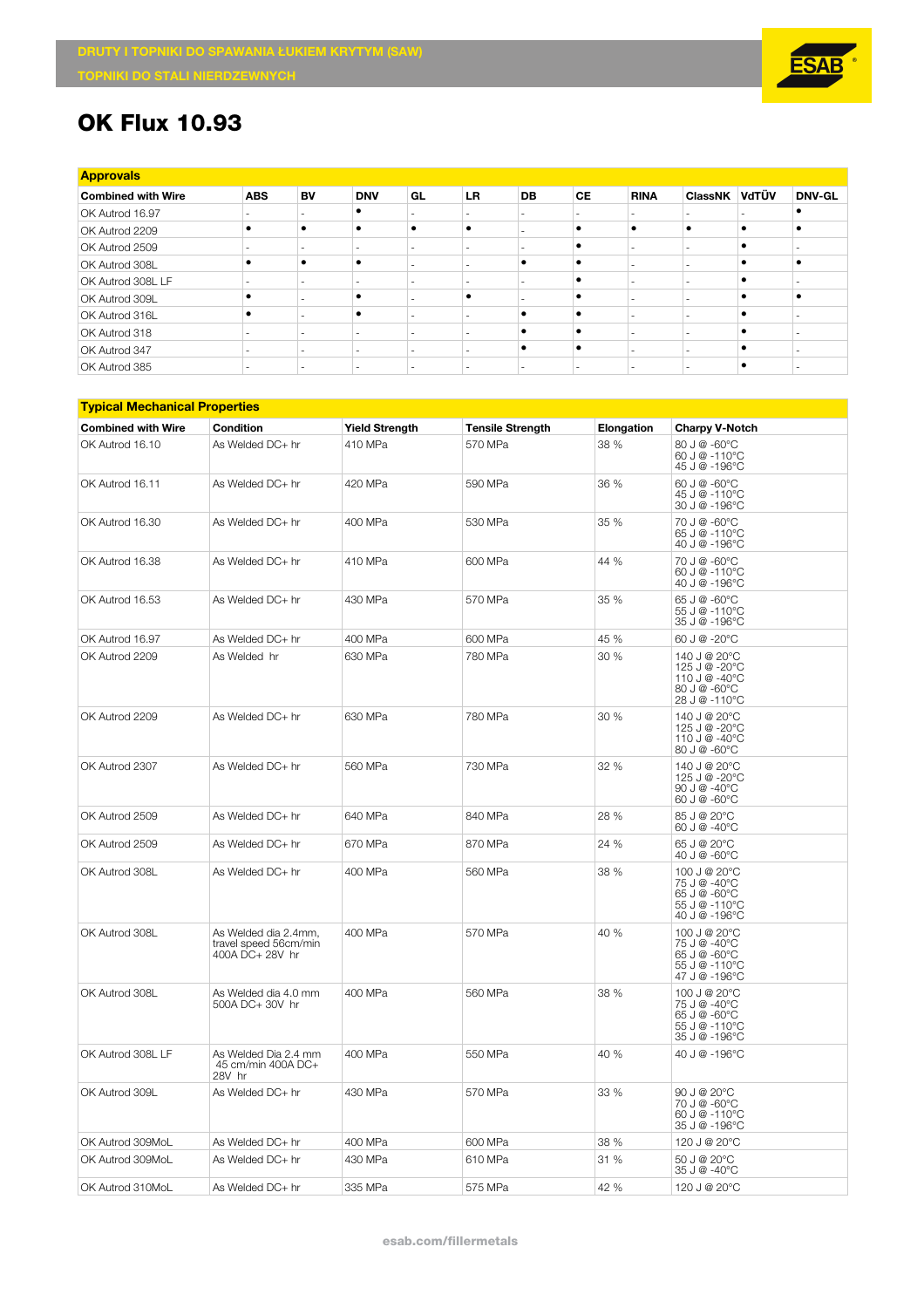

## **OK Flux 10.93**

|                           | <b>Typical Mechanical Properties</b>                                 |                       |                         |            |                                                                                           |  |  |  |  |  |  |
|---------------------------|----------------------------------------------------------------------|-----------------------|-------------------------|------------|-------------------------------------------------------------------------------------------|--|--|--|--|--|--|
| <b>Combined with Wire</b> | Condition                                                            | <b>Yield Strength</b> | <b>Tensile Strength</b> | Elongation | <b>Charpy V-Notch</b>                                                                     |  |  |  |  |  |  |
| OK Autrod 316H            | As Welded AWS 475A:<br>30V; H.I 2.0 kJ/mm DC+<br>hr                  | 410 MPa               | 550 MPa                 | 40 %       | 85 J @ 20°C<br>75 J @ 0°C                                                                 |  |  |  |  |  |  |
| OK Autrod 316L            | As Welded DC+ hr                                                     | 390 MPa               | 565 MPa                 | 42 %       | 100 J @ 20°C<br>95 J @ -40°C<br>90 J $@ - 60^{\circ}$ C<br>75 J @ -110°C<br>40 J @ -196°C |  |  |  |  |  |  |
| OK Autrod 316LMn          | As Welded 420A, 30V,<br>30m/h DC+ hr                                 | 410 MPa               | 600 MPa                 | 30 %       | 70 J @ -60°C<br>60 J @ -110°C<br>40 J @ -196°C                                            |  |  |  |  |  |  |
| OK Autrod 316LMn          | As Welded 420A, 30V,<br>30m/h DC+ hr                                 | 410 MPa               | 600 MPa                 | 44 %       | 70 J @ -60°C<br>60 J @ -110°C<br>40 J @ -196°C                                            |  |  |  |  |  |  |
| OK Autrod 317L            | As Welded DC+ hr                                                     | 440 MPa               | 615 MPa                 | 28 %       | 80 J @ 20°C<br>50 J @ -60°C                                                               |  |  |  |  |  |  |
| OK Autrod 318             | As Welded DC+ hr                                                     | 440 MPa               | 600 MPa                 | 40 %       | 100 J @ 20°C<br>$90 J @ -60°C$<br>40 J @ -110°C                                           |  |  |  |  |  |  |
| OK Autrod 318             | As Welded DC+ hr                                                     | 440 MPa               | 600 MPa                 | 42 %       | 100 J @ 20°C<br>90 J $@ - 60^{\circ}$ C<br>40 J @ -110°C                                  |  |  |  |  |  |  |
| OK Autrod 347             | As Welded 420A DC+<br>Feed speed: 30m/h 27V<br>hr                    | 455 MPa               | 635 MPa                 | 36 %       | 105 J @ 20°C<br>85 J @ -60°C<br>60 J @ -110°C<br>30 J @ -196°C                            |  |  |  |  |  |  |
| OK Autrod 347             | As Welded DC+ hr                                                     | 455 MPa               | 635 MPa                 | 36 %       | 90 J @ 20°C<br>85 J @ -60°C<br>38 J @ -110°C<br>25 J @ -196°C                             |  |  |  |  |  |  |
| OK Autrod 385             | As Welded DC+ hr                                                     | 310 MPa               | 530 MPa                 | 35 %       | 80 J @ 20°C                                                                               |  |  |  |  |  |  |
| OK Autrod 410NiMo         | As Welded DC+, 450A,<br>28V hr                                       | 900 MPa               | 1000 MPa                | 15.5 %     | 30 J @ 0°C<br>30 J @ -20°C                                                                |  |  |  |  |  |  |
| OK Autrod 410NiMo         | Stress Relieved DC+,<br>450A. 28V<br>Stress relieved 600°C, 2h<br>hr | 770 MPa               | 850 MPa                 | 19 %       | 55 J @ 0°C<br>55 J @ -20°C                                                                |  |  |  |  |  |  |
| OK Autrod 410NiMo         | Stress Relieved DC+.<br>500A, 30V<br>Stress relieved 580°C, 4h<br>hr | 785 MPa               | 860 MPa                 | 18%        | 55 J @ 0°C<br>50 J @ -20°C                                                                |  |  |  |  |  |  |
| OK Autrod NiCrMo-3        | As Welded DC+ hr                                                     | 450 MPa               | 710 MPa                 | 45 %       | $90 J @ -60°C$<br>80 J @ -196°C<br>80 J @ -196°C                                          |  |  |  |  |  |  |
| OK Autrod NiCrMo-4        | As Welded HI 1.6-1.8<br>kJ/mm DC+                                    | 450 MPa               | 700 MPa                 | 45 %       | 100 J @ -60°C<br>80 J @ -196°C                                                            |  |  |  |  |  |  |

|                                | Typowy skład chemiczny stopiwa %                 |      |       |        |       |       |                |                          |        |  |  |
|--------------------------------|--------------------------------------------------|------|-------|--------|-------|-------|----------------|--------------------------|--------|--|--|
| C                              | Mn                                               | Si   | s     | P      | Ni    | Cr    | Mo             | v                        | Cu     |  |  |
| OK Autrod 16.10                |                                                  |      |       |        |       |       |                |                          |        |  |  |
| 0.02                           | 1.40                                             | 0.60 | ٠     | $\sim$ | 8.60  | 18.80 | $\overline{a}$ | ٠                        | $\sim$ |  |  |
| OK Autrod 16.11 DC+, As welded |                                                  |      |       |        |       |       |                |                          |        |  |  |
| 0.05                           | 1.20                                             | 0.55 | 0.015 | 0.025  | 8.50  | 18.30 | 0.10           | ÷,                       | 0.15   |  |  |
|                                | OK Autrod 16.30 DC+, As welded                   |      |       |        |       |       |                |                          |        |  |  |
| 0.02                           | 1.40                                             | 0.50 | 0.015 | 0.025  | 10.60 | 17.50 | 2.00           | $\sim$                   | 0.10   |  |  |
|                                | OK Autrod 16.53 DC+, As welded                   |      |       |        |       |       |                |                          |        |  |  |
| 0.02                           | 1.40                                             | 0.50 | 0.015 | 0.025  | 11.60 | 22.10 | 0.10           | $\sim$                   | 0.10   |  |  |
| OK Autrod 16.97                |                                                  |      |       |        |       |       |                |                          |        |  |  |
| 0.06                           | 6.3                                              | 1.2  | 0.01  | 0.02   | 8.0   | 18.0  | 0.1            | $\overline{\phantom{a}}$ | 0.1    |  |  |
|                                | OK Autrod 2209 Current: DC+, 420A, 27V           |      |       |        |       |       |                |                          |        |  |  |
| 0.02                           | 1.3                                              | 0.5  | 0.01  | 0.02   | 9.0   | 22.5  | 3.1            | $\overline{\phantom{a}}$ | 0.1    |  |  |
|                                | OK Autrod 2509 Current: DC+, 350A, 28V, 48cm/min |      |       |        |       |       |                |                          |        |  |  |
| 0.02                           | 0.4                                              | 0.5  | 0.01  | 0.02   | 9.5   | 24.6  | 3.5            | ÷                        | 0.2    |  |  |
| OK Autrod 308H DC+             |                                                  |      |       |        |       |       |                |                          |        |  |  |
| 0.05                           | 1.5                                              | 0.6  | 0.01  | 0.02   | 9.9   | 19.9  | 0.1            | ÷,                       | 0.1    |  |  |
|                                | OK Autrod 308L DC+, As welded                    |      |       |        |       |       |                |                          |        |  |  |
| 0.02                           | 1.6                                              | 0.5  | 0.01  | 0.02   | 10.0  | 19.5  | 0.2            | $\overline{\phantom{a}}$ | 0.1    |  |  |
|                                | OK Autrod 309L Current: DC+, 420 A, 27 V         |      |       |        |       |       |                |                          |        |  |  |
| 0.02                           | 1.3                                              | 0.5  | 0.01  | 0.02   | 12.5  | 23.0  | 0.2            | ٠                        | 0.2    |  |  |
|                                | OK Autrod 309MoL DC+, 380 A, 28 V, 50cm/min      |      |       |        |       |       |                |                          |        |  |  |
| 0.02                           | 1.2                                              | 0.5  | 0.02  | 0.02   | 14.5  | 20.8  | 2.8            |                          | 0.1    |  |  |